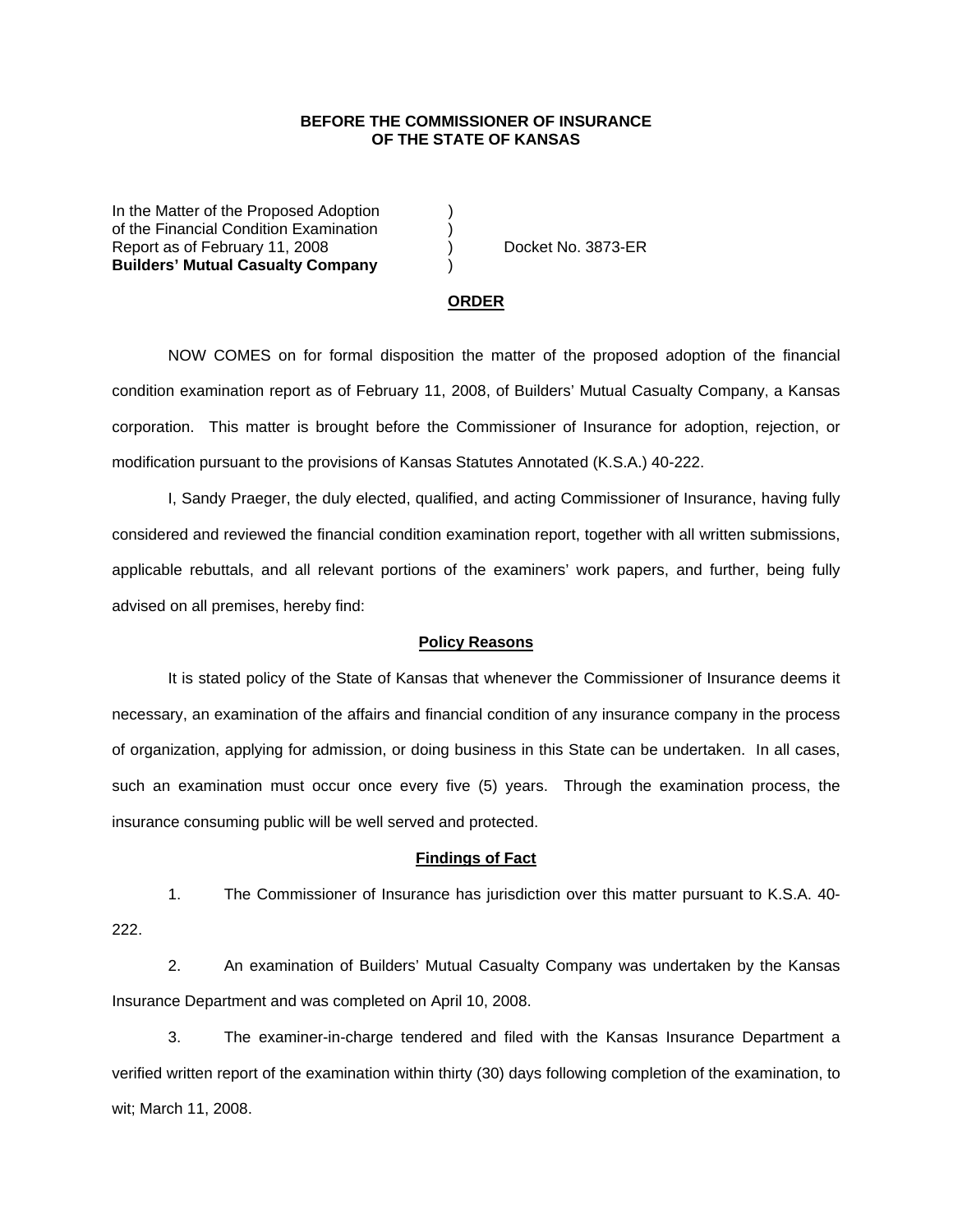4. Following receipt of the verified report, the Kansas Insurance Department transmitted the report to Builders' Mutual Casualty Company on April 29, 2008, with a duly executed notice advising the company of its opportunity to prepare and submit to the Kansas Insurance Department a written submission or rebuttal with respect to any and all matters contained in the report. Builders' Mutual Casualty Company was further advised that any written submission or rebuttal needed to be filed with the Kansas Insurance Department no later than thirty (30) days after receipt of the verified report.

 5. Builders' Mutual Casualty Company filed a written acceptance of the verified report on April 30, 2008.

6. Based upon the written submission tendered by Builders' Mutual Casualty Company, the company took no exceptions to matters contained in the verified report.

 7. Within thirty (30) days of the end of the time period allowed for written submission or rebuttal, the Commissioner of Insurance fully reviewed the report, together with all written submissions and rebuttals provided by Builders' Mutual Casualty Company. The Commissioner of Insurance further reviewed all relevant workpapers.

 8. No other written submissions or rebuttals were submitted by Builders' Mutual Casualty Company.

## **Conclusion of Law**

9. K.S.A. 40-222(k)(2) provides:

"Within 30 days of the end of the period allowed for the receipt of written submissions or rebuttals, the commissioner shall fully consider and review the report, together with any written submissions or rebuttals and any relevant portions of the examiners workpapers and enter an order:

- (A) Adopting the examination report as filed or with modification or corrections. If the examination report reveals that the company is operating in violation of any law, regulation or prior order of the commissioner, the commissioner may order the company to take any action the commissioner considers necessary and appropriate to cure such violations; or
- (B) rejecting the examination report with directions to the examiners to reopen the examination for purposes of obtaining additional data, documentation or information, and refiling pursuant to subsection (k); or
- (C) call and conduct a fact-finding hearing in accordance with K.S.A. 40-281 and amendments thereto for purposes of obtaining additional documentation, data, information and testimony."